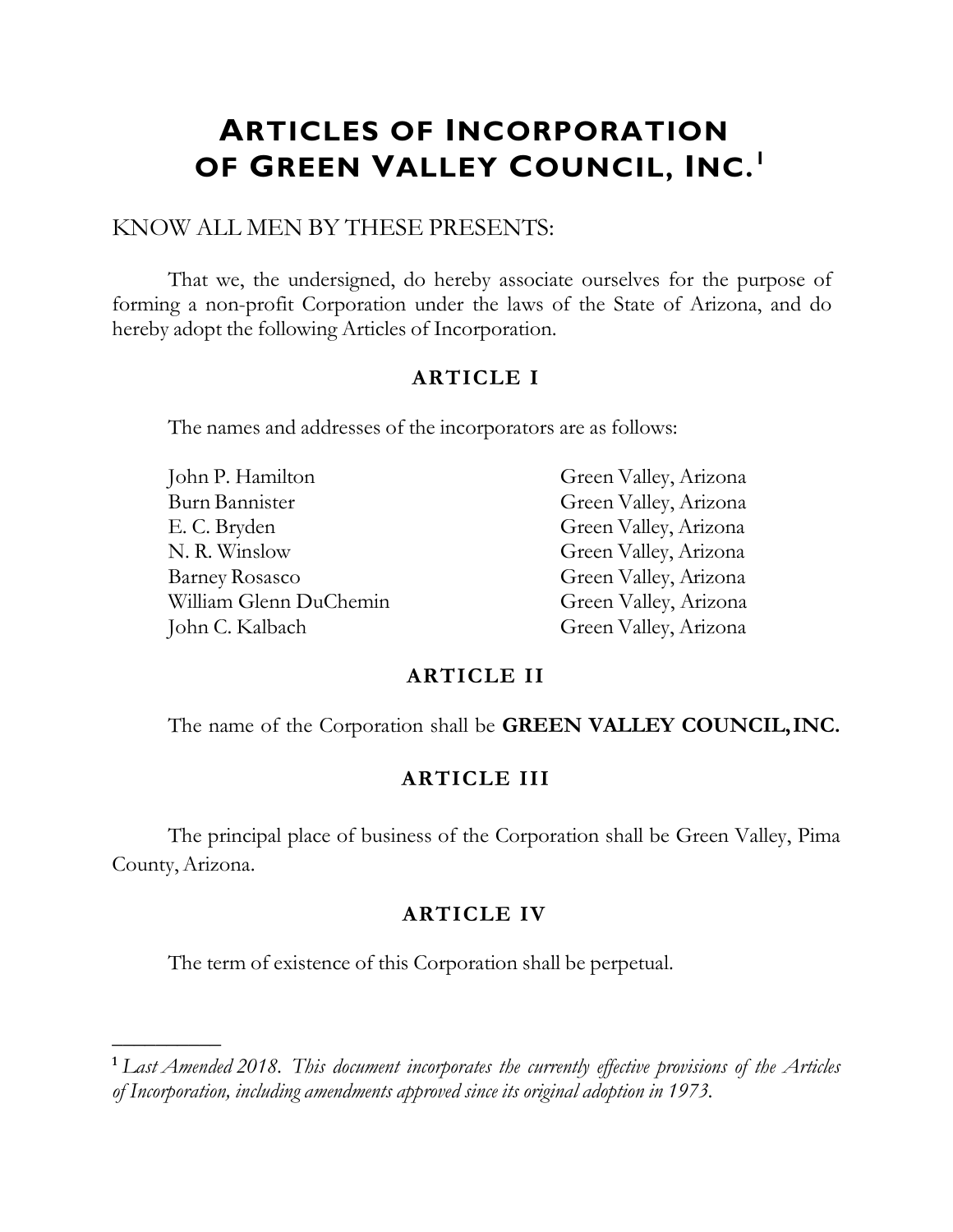## **ARTICLE V**

The general nature of the business of the Corporation and its objects shall be:

- 1. To promote the best interests of the community of Green Valley, Arizona, as a retirement community of older adults, and of the residents, property owners and investors therein and thereof, fostering and encouraging whatever appears to be for the good of the community and opposing what appears to be detrimental thereto.
- 2. To conduct studies of the problems affecting the community and to seek their solutions.
- 3. To give expression to the thoughts and interests of the members of the Corporation and to publish any consensus thereof.
- 4. To represent the interests of the community to County, State and Federal bodies and agencies and to any persons, firms or organizations affecting the community.
- 5. To hold meetings in the community of Green Valley, Arizona and to carry on any other lawful business whatsoever and to do all and everything necessary and advantageous in connection with and for the accomplishment of the foregoing or which is calculated, directly or indirectly, to promote the interests of the Corporation and to do all the things herein before set forth to the same extent as a natural person could do.
- 6. The foregoing paragraphsshall be construed asthe objects, purposes and powers of the Corporation and it is expressly intended that said objects, purposes and powers shall not be limited or restricted by any reference or inference from the terms of any other clause, term, paragraph or Article herein contained.
- 7. The Green Valley Community, as referred to herein and in these Articles, shall mean the residents, property owners and investors within the boundaries of the Green Valley Community Plan adopted by the Pima County Board of Supervisors on March 21, 1989, with such other adjacent areas as may be approved by the Corporation for inclusion from time to time.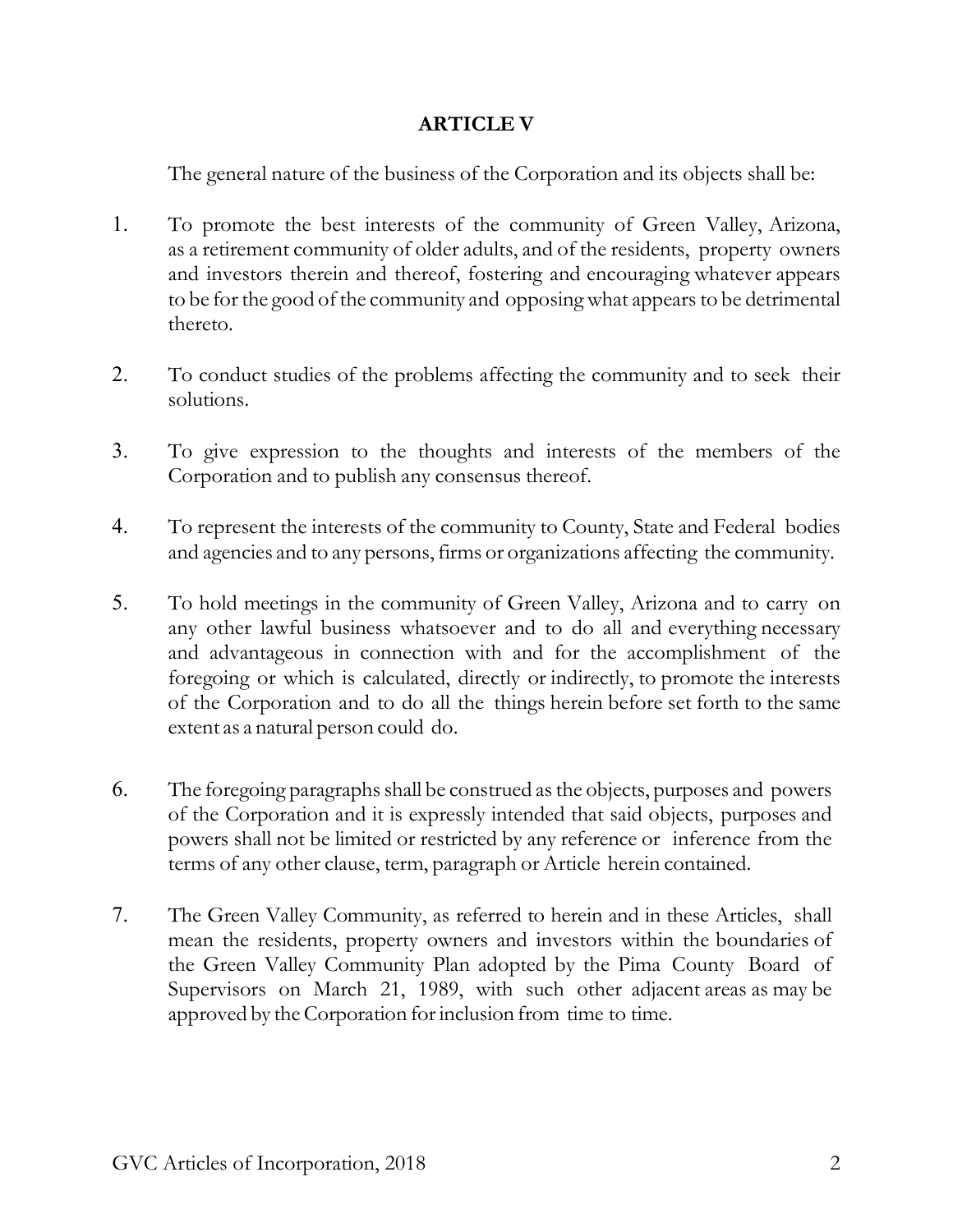## **ARTICLE VI**

Richard Duffield, Esq., 177 N. Church Avenue, Tucson, Arizona, 85701-1181 who has been a bona fide resident of the State of Arizona for the last three years, is appointed as the lawful agent of the Corporation.

## **ARTICLE VII**

No capital stock or shares in this Corporation shall be issued but certificates of membership may be issued as may be provided in the Bylaws of the Corporation.

# **ARTICLE VIII**

The Corporation is not organized for pecuniary profit and no member thereof shall have any individual or separate interest in any of the property, assets or profits of the Corporation. However, nothing herein contained shall deny the Corporation the power to compensate its officers, agents and employees for services rendered or expensesincurred.

# **ARTICLE IX**

- 1. The affairs of the Corporation shall be conducted by a Board of Representatives of not less than seven members and by such other officers as may be provided in the Bylaws of the Corporation. The officers shall be elected biennially at the time and in the manner provided in the Bylaws of the Corporation.
- 2. This section lists the names and affiliations of the members of the original Board of Representatives.
- 3. Annual meetings of the Corporation shall be held at the regular meeting in December of each year hereafter unless such meeting time be changed by the Bylaws of the Corporation.

# **ARTICLE X**

Private property of the members, officers and members of the Board of Representatives of the Corporation shall be forever exempt from debts and obligations of the Corporation.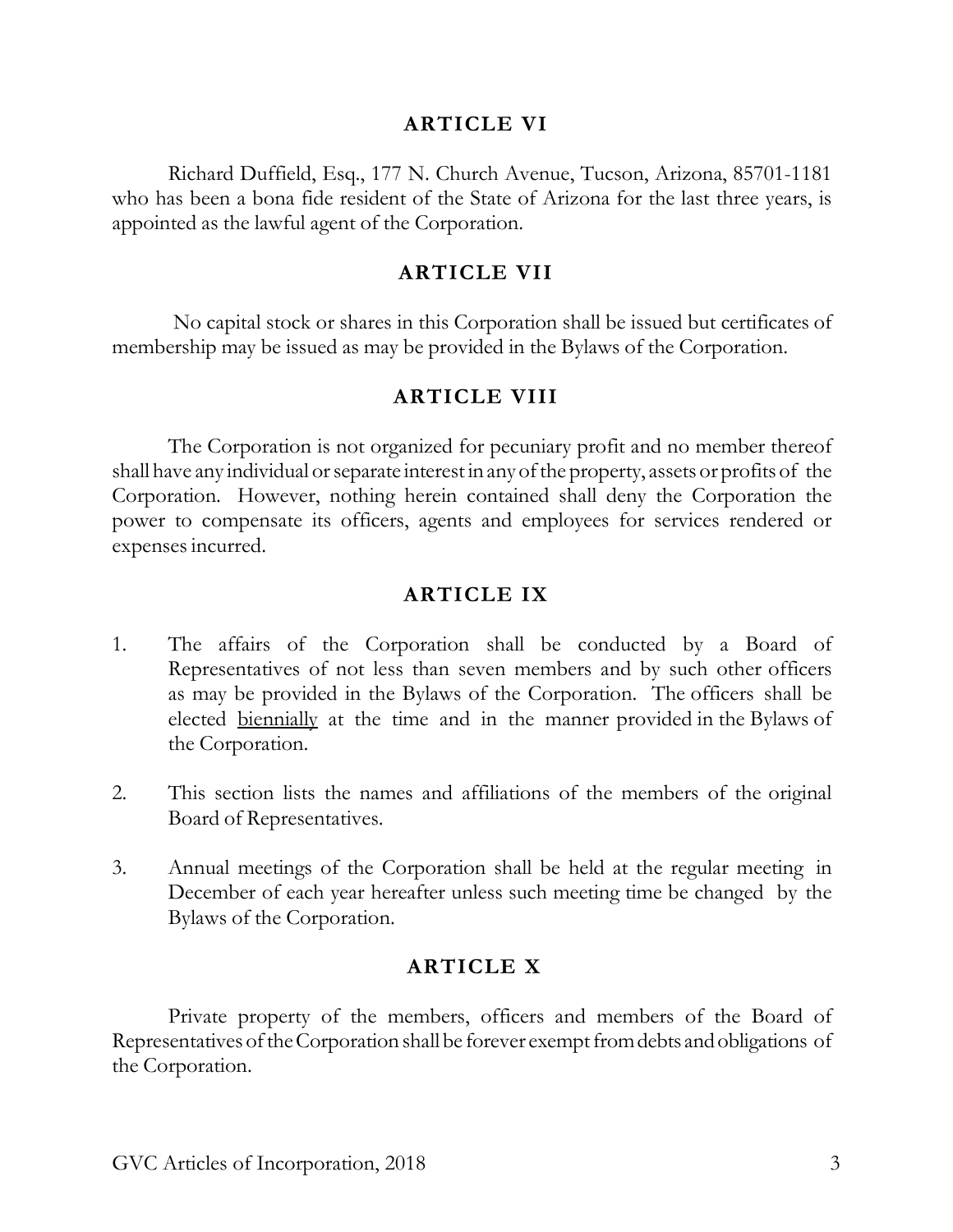## **ARTICLE XI**

The number and qualifications of members and the terms and conditions of admission and termination of members, the contributions and voting rights of members and all matters affecting members and membership shall be as set forth in the Bylaws.

### **ARTICLE XII**

Upon recommendation of the Executive Board and approval of the Board of Representatives for dissolution of the Corporation, and after payment of all debts of the Corporation, the remaining assets shall be distributed as follows:

- 1. Amounts of funded reserves will be distributed to those homeowner associations originally assessed in the ratio of the assessments;
- 2. The portion of the fund allocated to unexpended members' assessments for operationswill be returned in the ratio of the assessments applicable; and
- 3. A portion applicable to income from the publication of the Directory will be distributed to selected Green Valley organizations tax exempt under Internal Revenue Code Section 501(c)(3).

### **ARTICLE XIII**

Bylaws of the Corporation shall be adopted by the Board of Representatives named in these Articles and may thereafter be amended by any means provided in the Bylaws.

### **ARTICLE XIV**

A volunteer acting on behalf of the Corporation shall be exempt from liability of the Corporation or its members for monetary damages for breach of fiduciary duties as a volunteer representative, except upon the occurrence of any of the following:

- 1. Any breach of the Directors' (Representatives') duty of loyalty to the Corporation or its members.
- 2. Acts or omissions which are not in good faith or which involve intentional